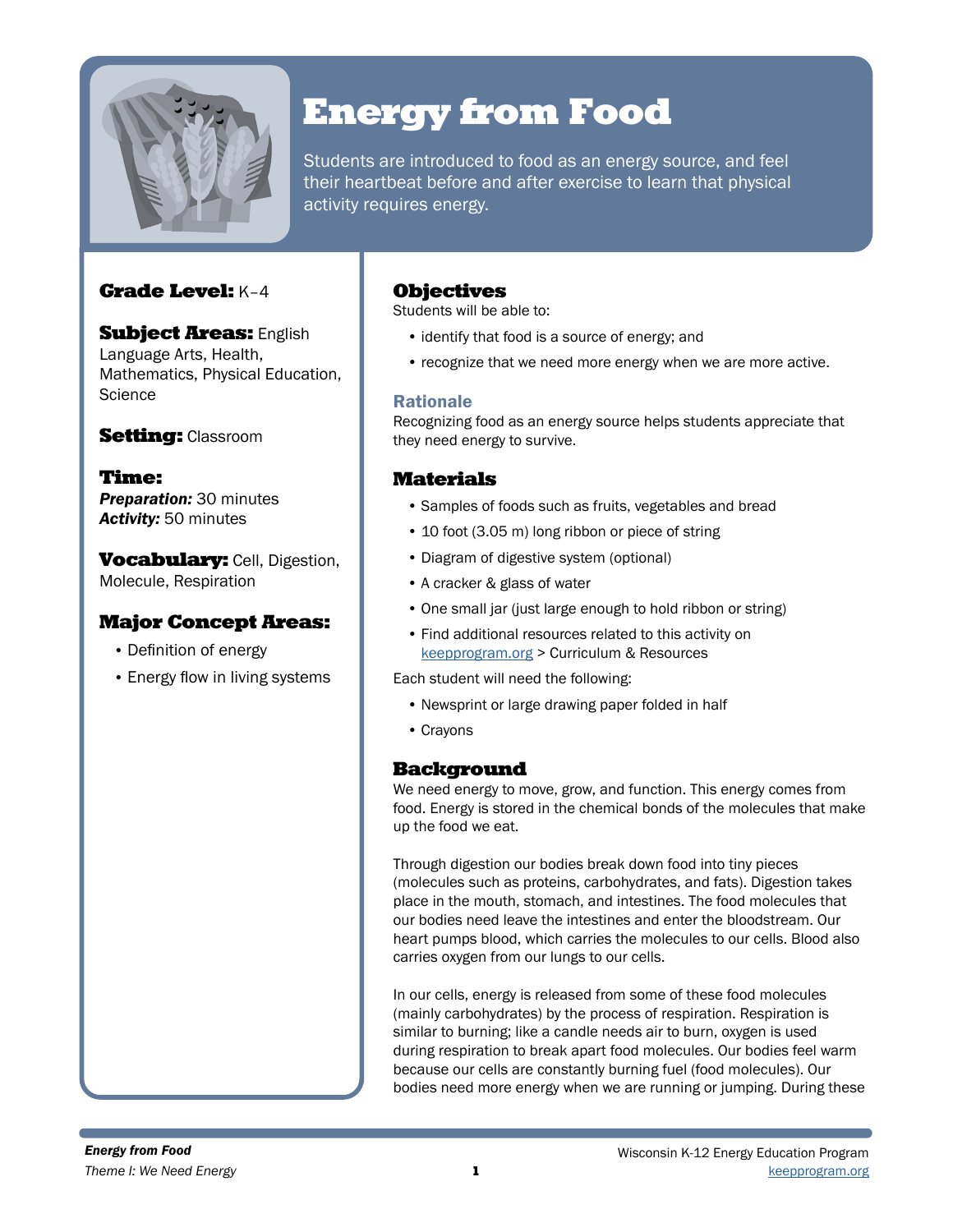times our heart is beating faster because we need to get more fuel (molecules from food) and more oxygen (which burns fuel) to our cells.

Proper nutrition is important because it provides us with the energy we need to function. Food is the fuel that keeps us going.

# Procedure

### **Orientation**

Ask students to list things they like to eat. Ask students how they think our bodies use food. The answers may include building strong bones and muscles and providing energy.

## Steps

- **1.** Show students a variety of foods and discuss what our bodies do to food so it can be used for growth and energy.
	- Help students understand that first we chew and swallow food, and then it goes to the stomach and intestines.
	- Explain that food continues to get broken down in the stomach and intestines. Dissolve a cracker in water to show how food breaks down.
		- Students can point to their stomach just below their left ribcage and their intestines, which take up most of their belly.
		- Show students a diagram of the digestive system if available.

- The small intestine is around 10 feet (3.05 m) long! Show students 10 feet of ribbon and roll it into a jar to show how the intestines can fit into the abdomen.

NOTE: A newborn's small intestine is approximately 9 feet (2.75 m); an adult's is between 16.4 and 19.7 feet (5 and 6 m). Doctors estimate the length of the small intestine by multiplying a person's height by three.

- 2. Tell students that the broken down food leaves the small intestine and goes into the bloodstream to our body parts (muscles), where energy is released. Inform students that energy is released in a process similar to burning. When we burn wood, we are releasing the energy from the wood. Ask students, "What does a burning log look and feel like?"
- **3.** Instruct students to put their hands on their chests and stand up when they can feel their heartbeat. Inform students that their heart is like a pump. As our heart beats, it pumps our blood and carries tiny food pieces from our intestines to our cells. Ask them to notice how fast their hearts are beating. Depending on students' skill level, have them count and record how many times their hearts beat in a certain time period such as ten seconds.
- 4. Have the class exercise (jump up and down or wave their arms quickly) for a few minutes.
- 5. After the exercise, have students find their hearts again and compare. Count and record how fast they